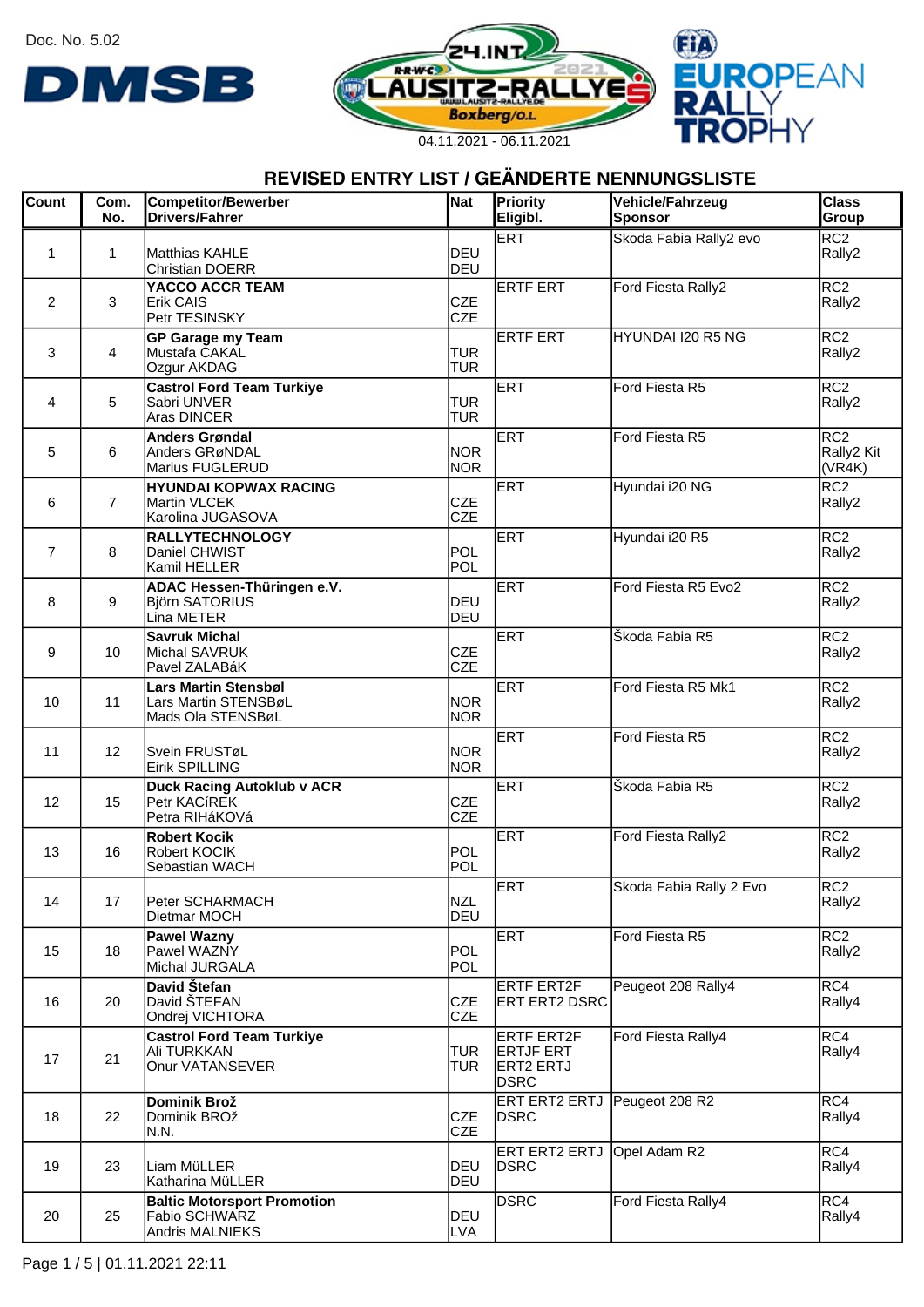





| <b>Count</b> | Com.<br>No. | <b>Competitor/Bewerber</b><br><b>Drivers/Fahrer</b>                  | Nat                      | Priority<br>Eligibl.                 | Vehicle/Fahrzeug<br><b>Sponsor</b> | <b>Class</b><br>Group      |
|--------------|-------------|----------------------------------------------------------------------|--------------------------|--------------------------------------|------------------------------------|----------------------------|
| 21           | 26          | <b>Sebastian Teter</b><br>Sebastian TETER<br>Michal MARCZEWSKI       | POL<br>POL               | ERT ERT2 DSRC Citroen Ds3 R3         |                                    | RC4<br>R3                  |
| 22           | 28          | <b>Tymoteusz Jocz</b><br>Tymoteusz JOCZ<br>Maciej JUDYCKI            | POL<br>POL               | <b>ERT ERT2 DSRC</b> Ford Fiesta     |                                    | RC4<br>Rally4              |
| 23           | 29          | <b>Movisport</b><br>Sergio Emiliano BIONDI<br>René MEIER             | <b>ARG</b><br>DEU        | ERT ERT2 DSRC Opel Adam R2           |                                    | RC4<br>Rally4              |
| 24           | 30          | Mateusz DOMIN<br><b>Kevin KOMAR</b>                                  | <b>POL</b><br>POL        | ERT ERT2 DSRC Ford Fiesta R2         |                                    | RC4<br>Rally4              |
| 25           | 31          | Ken MILDE<br>Aaron JUNGNICKEL                                        | DEU<br>IDEU              | <b>DSRC ADMV</b><br> HDSC            | Mitsubishi Evo 8                   | NC 1<br>CTC/CGT            |
| 26           | 32          | Hermann GAßNER<br>N.N.                                               | IDEU<br>DEU              | DSRC                                 | Mitsubishi Lancer EVO X            | NC 1<br>F                  |
| 27           | 33          | MC Seelow e.V. im ADAC<br>Robby FECHNER<br>Florian PITZK             | DEU<br>DEU               | <b>DSRC HDSC</b>                     | Mitsubishi Lancer Evo 6            | NC 1<br>F                  |
| 28           | 34          | Marc BACH<br>Andre SEELISCH                                          | DEU<br>DEU               | <b>DSRC ADMV</b><br> HDSC            | Mitsubishi Lancer EVO              | NC 1<br>F                  |
| 29           | 35          | <b>Reinikainen Petri</b><br>Petri REINIKAINEN<br>Antti NORDSTRöM     | FIN<br>FIN               | <b>DSRC</b>                          | Mitsubishi Lancer Evo 9            | NC 1<br>CTC/CGT            |
| 30           | 37          | Jan Sykora<br>Jan SYKORA<br>Stepan PALIVEC                           | <b>CZE</b><br><b>CZE</b> | <b>DSRC</b>                          | Mitsubishi Lancer Evo 9            | NC 1<br>CTC/CGT            |
| 31           | 39          | <b>Dantex Team</b><br>Marek ROEFLER<br>Marek BALA                    | POL<br>POL               |                                      | Subaru Impreza GT Type R           | NC 1<br>CTC/CGT            |
| 32           | 40          | Tomasz Kijanowski<br>Tomasz KIJANOWSKI<br>Malgorzata OPALKA          | POL<br>POL               | <b>DSRC</b>                          | Mitsubishi Lancer EVO X            | NC 1<br>CTC/CGT            |
| 33           | 42          | <b>Karl Rumpler</b><br>Karl RUMPLER<br>Maria RUMPLER                 | <b>AUT</b><br><b>AUT</b> | DSRC                                 | Mitsubishi Lancer Evo 5            | INC 1<br>CTC/CGT           |
| 34           | 43          | <b>Pawel Hankiewicz</b><br>Pawel HANKIEWICZ<br>Jaroslaw HRYNIUK      | POL<br>POL               |                                      | Subaru Impreza                     | INC 1<br>CTC/CGT           |
| 35           | 44          | Ingmar WANDNER<br><b>Hendrik WANDNER</b>                             | IDEU<br>DEU              | <b>DSRC ADMV</b><br><b>IHDSC</b>     | Mitsubishi Lancer Evolution 7      | NC 1<br>CTC/CGT            |
| 36           | 45          | MC Seelow e.V. im ADAC<br>Dirk STRAßE<br>Uwe NEUMANN                 | DEU<br><b>DEU</b>        | <b>DSRC HDSC</b>                     | Mitsubishi Galant                  | NC 1<br>CTC/CGT            |
| 37           | 46          | Marko ROCH<br>Markus ROCH                                            | IDEU<br>DEU              | <b>DSRC HDSC</b>                     | Subaru Impreza GT                  | NC 1<br>CTC/CGT            |
| 38           | 47          | Bjørn Bækkevold<br>Bjørn BæKKEVOLD<br>Helen LUND                     | <b>NOR</b><br><b>NOR</b> | <b>DSRC</b>                          | Mitsubishi Lancer Evo IX           | NC <sub>1</sub><br>CTC/CGT |
| 39           | 48          | Sven SENGLAUB<br>Lydia ESCHENHORN                                    | DEU<br>IDEU              | <b>DSRC ADMV</b><br><b>HDSC SäRM</b> | Mitsubishi Lancer Evo 6            | NC 1<br>IF                 |
| 40           | 49          | <b>VSI Greicio Broliai</b><br>Rokas STEPONAVICIUS<br>Ernesta GLOBYTE | ILTU<br>LTU              | <b>DSRC</b>                          | Ford Fiesta R2                     | NC 4<br>CTC/CGT            |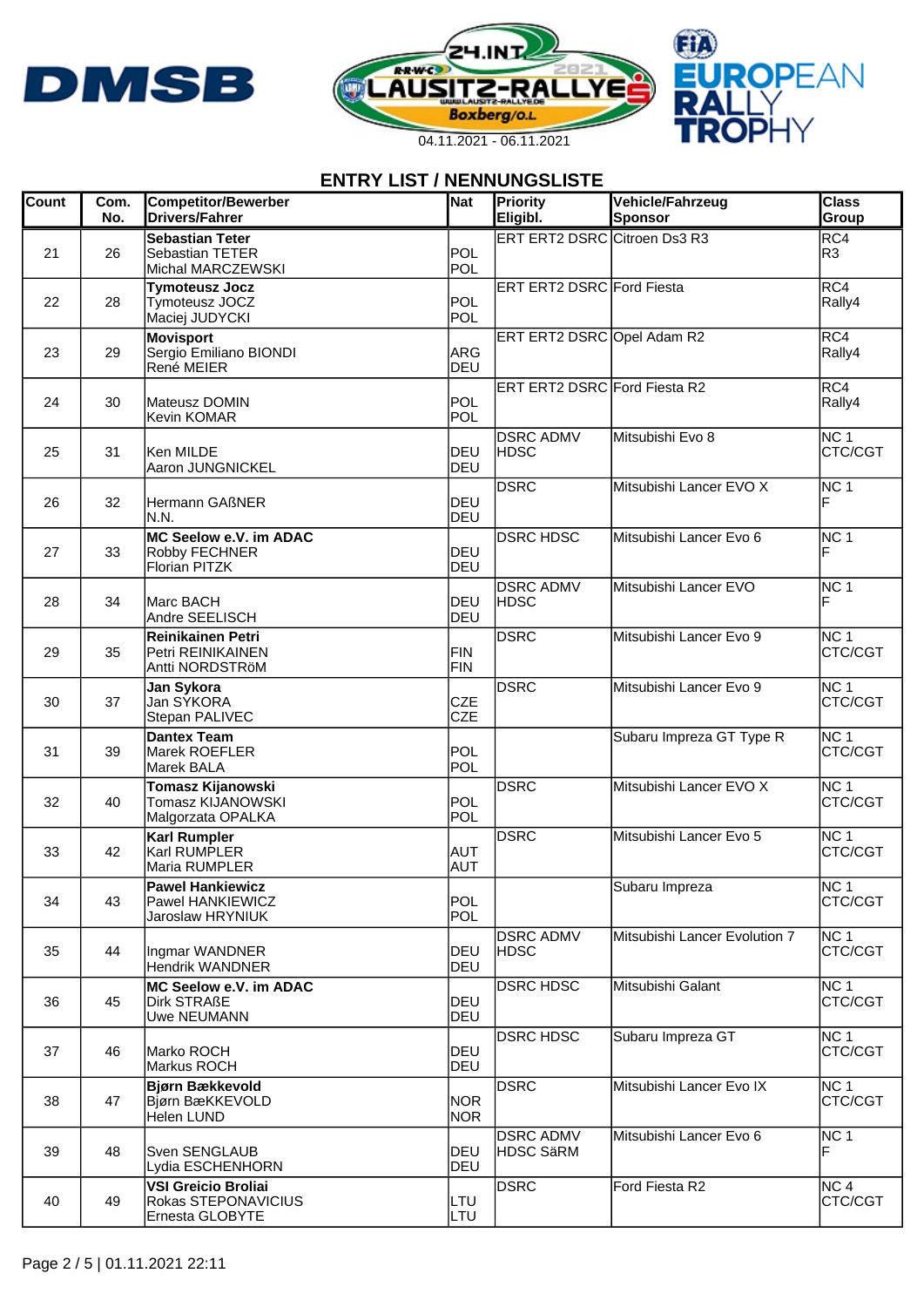





| <b>Count</b> | Com.<br>No. | <b>Competitor/Bewerber</b><br><b>Drivers/Fahrer</b>                    | Nat                      | Priority<br>Eligibl.                 | Vehicle/Fahrzeug<br>Sponsor | <b>Class</b><br>Group      |
|--------------|-------------|------------------------------------------------------------------------|--------------------------|--------------------------------------|-----------------------------|----------------------------|
| 41           | 50          | <b>Michal Matusak</b><br>Michal MATUSAK<br>Lukasz ZAPART               | POL<br>POL               |                                      | Subaru Impreza WRX          | NC <sub>1</sub><br>CTC/CGT |
| 42           | 51          | Raphael RAMONAT<br>Steffen SCHMIDT                                     | DEU<br>IDEU              | <b>DSRC HDSC</b>                     | Mitsubishi Lancer EVO X     | NC 1<br>F                  |
| 43           | 52          | <b>Mikus Grantins</b><br><b>Mikus GRANTINS</b><br>Aldis HANZENS        | <b>LVA</b><br><b>LVA</b> |                                      | Mitsubishi Evo VI           | NC 1<br>CTC/CGT            |
| 44           | 53          | Lazar KAN<br>Normunds KOKINS                                           | IDEU<br><b>LVA</b>       | <b>DSRC</b>                          | Mitsubishi Lancer Evo IX    | NC <sub>1</sub><br>F       |
| 45           | 54          | <b>EG Motorsport</b><br>Even MOAN<br>Glenn BJøRNRUD                    | <b>NOR</b><br><b>NOR</b> |                                      | Mitsubishi EVO VI           | NC 1<br>CTC/CGT            |
| 46           | 55          | <b>Andrzej Lapkiewicz</b><br>Andrzei LAPKIEWICZ<br>Marek KACZMAREK     | POL<br>POL               |                                      | BMW E 36                    | NC 2<br>CTC/CGT            |
| 47           | 56          | Taunus-Racing-Team e.V im ADAC<br><b>Dirk FISCHER</b><br>May FISCHER   | DEU<br>DEU               | <b>DSRC HDSC</b>                     | BMW <sub>E36</sub>          | NC <sub>2</sub>            |
| 48           | 57          | Ovidijus KNYšIUS<br>Silverijus LAP?NAS                                 | LTU<br>LTU               |                                      | BMW E36                     | NC <sub>2</sub><br>CTC/CGT |
| 49           | 58          | Jürgen KRAUSE<br>Philipp NENNINGER                                     | IDEU<br>DEU              | <b>DSRC HDSC</b>                     | Volvo 244                   | NC <sub>2</sub><br>F       |
| 50           | 59          | Nerijus KLIOKYS<br>Ernestas LAURINAVICIUS                              | LTU<br>LTU               |                                      | <b>BMW 318</b>              | NC <sub>2</sub><br>CTC/CGT |
| 51           | 61          | Werner LöSEKE<br>Daniel ROSENMüLLER                                    | DEU<br>DEU               | <b>DSRC HDSC</b>                     | Volvo 944                   | NC <sub>2</sub><br>F       |
| 52           | 62          | RSG Neuruppin e.V. im ADAC<br>Norbert MEYER<br>Steffen SCHROEN         | DEU<br>DEU               | <b>DSRC ADMV</b><br>HDSC             | BMW E 46                    | NC <sub>2</sub><br>F       |
| 53           | 63          | <b>Rune Kittelsen</b><br><b>Rune KITTELSEN</b><br>Pål KITTELSEN        | <b>NOR</b><br><b>NOR</b> |                                      | Volvo 940 EVO               | NC <sub>2</sub><br>CTC/CGT |
| 54           | 64          | <b>Biorina Rally Team</b><br>Andrzej KRUSZEWSKI<br>Kaja KRUSZEWSKA     | POL<br>POL               |                                      | <b>BMW E46 325ti</b>        | NC <sub>2</sub><br>CTC/CGT |
| 55           | 65          | Mateusz KOPKA<br>Przemyslaw LIPINSKI                                   | <b>POL</b><br>POL        |                                      | BMW E46 Compact             | NC <sub>2</sub><br>F       |
| 56           | 66          | <b>Fabian Czub</b><br>Fabian CZUB<br>Piotr KORDOS                      | POL<br>POL               |                                      | <b>BMW E46 325i</b>         | NC 2<br>CTC/CGT            |
| 57           | 67          | Jonas MüLLER<br>Nico OTTERBACH                                         | IDEU<br>DEU              | DSRC                                 | Opel Adam Cup               | RC5N<br>RC5N               |
| 58           | 68          | Taunus-Racing-Team e.V im ADAC<br>Jan SCHNEIDER<br>Sascha WöLL         | DEU<br>DEU               | <b>DSRC HDSC</b>                     | BMW 318ti E36 Compact Cup   | NC <sub>3</sub><br>F       |
| 59           | 69          | MSC Bad Schmiedeberg e.V. im ADMV<br>Thomas SCHULTZ<br>Melanie SCHULTZ | DEU<br>DEU               | <b>DSRC HDSC</b>                     | Renault Clio III RS         | NC 3<br>F                  |
| 60           | 70          | Rigo SONNTAG<br>Peter MESSERSCHMIDT                                    | IDEU<br>DEU              | <b>DSRC ADMV</b><br><b>HDSC SäRM</b> | Honda Civic                 | NC 3<br>F                  |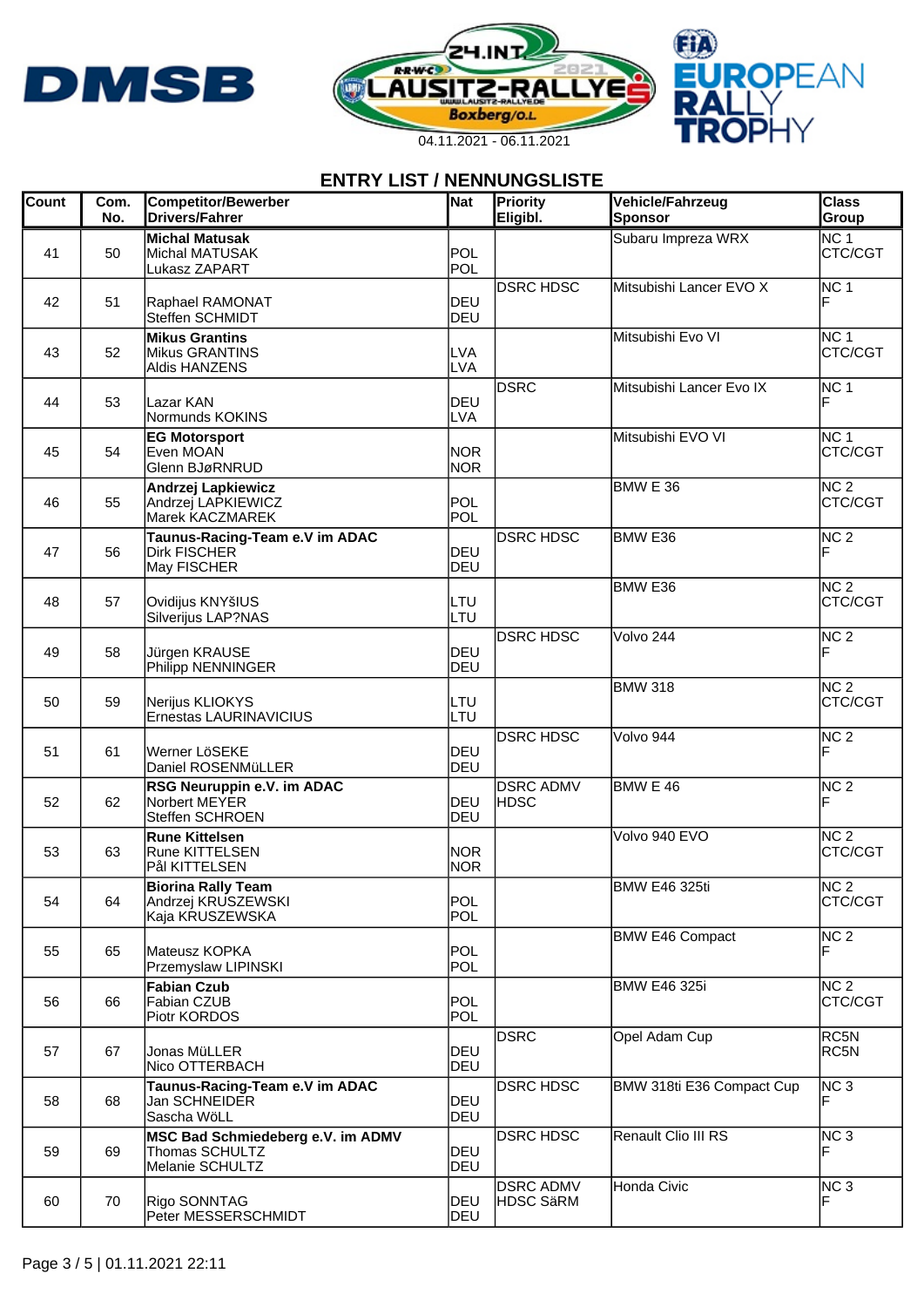





| <b>Count</b> | Com.<br>No. | <b>Competitor/Bewerber</b><br><b>Drivers/Fahrer</b>                   | Nat                 | Priority<br>Eligibl.                 | Vehicle/Fahrzeug<br>Sponsor                      | <b>Class</b><br>Group      |
|--------------|-------------|-----------------------------------------------------------------------|---------------------|--------------------------------------|--------------------------------------------------|----------------------------|
| 61           | 71          | Taunus-Racing-Team e.V im ADAC<br>Lars SCHNEIDER<br>Jõrg FRUZINSKY    | <b>IDEU</b><br>DEU  | <b>DSRC HDSC</b>                     | <b>BMW 320Ti E36</b>                             | NC <sub>3</sub>            |
| 62           | 72          | Jan HEß<br>Benjamin KRUG                                              | DEU<br>DEU          | <b>DSRC HDSC</b>                     | BMW E36 318ti Cup                                | NC <sub>3</sub>            |
| 63           | 73          | <b>Dominik Suchecki</b><br>Dominik SUCHECKI<br>Mateusz KULAKOWSKI     | POL<br>POL          |                                      | PEUGEOT 206                                      | NC <sub>3</sub><br>CTC/CGT |
| 64           | 74          | <b>Wieslaw Zagon</b><br>Wieslaw ZAGON<br>Marek ZAKRZEWSKI             | POL<br>POL          |                                      | <b>RENAULT CLIO</b>                              | NC <sub>3</sub><br>CTC/CGT |
| 65           | 76          | RSG Neuruppin e.V. im ADAC<br><b>Torsten BRUNKE</b><br>Normen STANDKE | DEU<br>DEU          | <b>DSRC ADMV</b><br><b>HDSC</b>      | Volkswagen Golf 3 GTI 16v                        | NC <sub>3</sub>            |
| 66           | 77          | Marc SOKOLOWSKI<br>Philipp DüRING                                     | DEU<br>DEU          | <b>DSRC HDSC</b>                     | BMW E36 318ti Compact                            | NC <sub>3</sub>            |
| 67           | 78          | Pierre GüNTHER<br><b>Markus ERNST</b>                                 | DEU<br>DEU          | <b>DSRC HDSC</b>                     | Honda Civic Type R                               | NC <sub>3</sub>            |
| 68           | 79          | Daniel HABICHT<br>Michael KELLER                                      | DEU<br>DEU          | <b>DSRC HDSC</b>                     | BMW E30 318is Cup                                | NC <sub>3</sub>            |
| 69           | 80          | Dominic GRäBNER<br>Yannik KELLER                                      | IDEU<br><b>IDEU</b> | <b>DSRC ADMV</b><br><b>HDSC SäRM</b> | Ford Fiesta ST 150                               | NC <sub>3</sub>            |
| 70           | 81          | <b>Arwed JUNGNICKEL</b><br>Henrik JUNGNICKEL                          | DEU<br>DEU          | <b>DSRC ADMV</b><br><b>HDSC SäRM</b> | <b>BMW 318 IS</b>                                | NC <sub>3</sub>            |
| 71           | 82          | RSG Neuruppin e.V. im ADAC<br>Stephan DAMMASCHKE<br>Hubertus SCHULZE  | DEU<br>DEU          | DSRC                                 | Renault Clio Ragnotti                            | NC <sub>3</sub>            |
| 72           | 84          | <b>Johannes HELDT</b><br>Heiko SCHMIDT                                | DEU<br><b>IDEU</b>  | <b>DSRC ADMV</b><br><b>HDSC</b>      | <b>VW Polo GTI</b>                               | NC <sub>4</sub><br>F       |
| 73           | 85          | ADAC Hessen-Thüringen e.V.<br>Fabian SCHULZE<br>Jean IHLEFELDT        | <b>IDEU</b><br>DEU  | <b>DSRC ADMV</b><br><b>HDSC SäRM</b> | Suzuki Swift Sport<br>ADAC Hessen-Thüringen e.V. | NC <sub>4</sub>            |
| 74           | 86          | Andreas BAUER<br>Uwe VON FRITSCHEN                                    | DEU<br>DEU          | <b>DSRC HDSC</b>                     | LADA VFTS                                        | INC 4<br>CTC/CGT           |
| 75           | 88          | Andreas SCHRAMM<br>Clara BETTGE                                       | DEU<br>DEU          | <b>DSRC ADMV</b><br>SäRM             | Volkswagen Polo 6N2 GTI                          | NC <sub>4</sub>            |
| 76           | 89          | Maximilian ZWEIG<br>Jacqueline KAISER                                 | DEU<br>DEU          | <b>DSRC</b>                          | Mitsubishi Colt                                  | NC <sub>4</sub><br>F       |
| 77           | 90          | <b>KG-RT</b><br>Adrian PAWLOWSKI<br>Mateusz PAWLOWSKI                 | POL<br>POL          |                                      | Honda Civic                                      | NC <sub>4</sub><br>CTC/CGT |
| 78           | 91          | <b>Thomas FUNKE</b><br>Manuel PRäFCKE                                 | DEU<br>DEU          | <b>DSRC</b>                          | Lada VFTS                                        | NC <sub>4</sub><br>CTC/CGT |
| 79           | 93          | RSG Neuruppin e.V. im ADAC<br>Thomas LEONHARDT<br>Tanja LEONHARDT     | DEU<br>DEU          | <b>DSRC ADMV</b>                     | Audi B5 Quattro                                  | NC 8<br>IG.                |
| 80           | 94          | <b>Enrico WENGER</b><br>Heiko WENGER                                  | IDEU<br>DEU         | DSRC                                 | Peugeot 106c                                     | NC <sub>8</sub><br>G       |